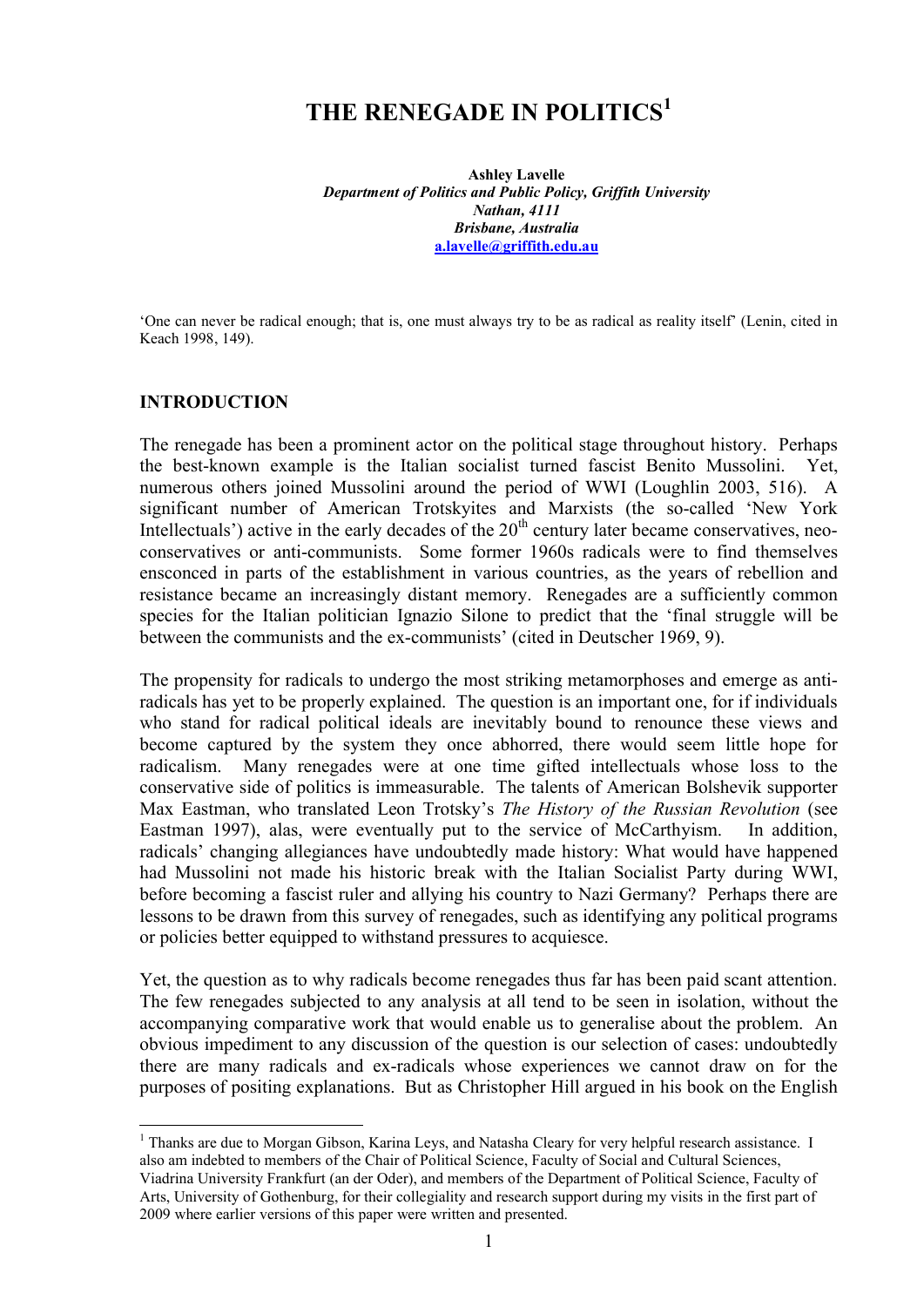revolution's defeated radicals, *The Experience of Defeat*, we are reliant on those who left some record of what they did and why, rather than those who withdrew quietly into passivity (Hill 1984, 17). In any case, because they often remain vituperative political protagonists, renegades tend to be more likely to document, explain, and sometimes vigorously justify, their shifting alliances. Even then, however, for the sake of brevity we are restricted here to discussing a sample of illustrative cases.

## **FROM RADICAL TO RENEGADE**

The term 'radical' historically is associated with going 'to the root', or identifying the systems, ideologies and power underlying individual phenomena (Engler 2004). Where liberals see problems such as racism and crime as separate and capable of being remedied through legislative change, radicals see these as part of a wider 'system' – namely capitalist social relations – that transcends acts of Parliament (Gordon & Osmond, 1970, 4, 5). One of its hallmarks, seeing things in totality, is reflected in Howe's (1983, 10) observation that radicalism's appeal to the young in 1930s America flowed from its ability to offer 'coherence, only radicalism could provide a unified view of the world'.

As well as relating seemingly disconnected events, radicalism is about achieving systemic change through challenging political structures and institutions whose legitimacy is assumed in wider society. Fry (1983, x, xi) argues that radicals have tended to question 'dominant beliefs and policies' and have 'confronted the powerful authorities of their day'. Scruton (1982, 391) highlights more broadly radicals' hostility to 'the status quo' and their dissatisfaction with anything less than 'sweeping changes'. Similarly, according to Love (1988, 151), radicalism strives for a 'fundamental change in the pattern of social relationships'.

Both these latter definitions are arguably deficient by virtue of their failure to specify what sort of change is being sought. Nevertheless, because of the association of conservatism with resistance to change, these definitions are presumed to relate to leftwing radicalism. Often regarded as coterminous with 'extremism', some will argue that radicalism can also be found on the far right (Labedz 1999, 723). Yet, even if we accept this position, the term itself can be originally traced to the far-left section of the English liberals (Tansey 2004, 79, 80). It is not only for this reason, however, that we are primarily interested in leftwing radicals, who have generally been defined by their commitment to equality (Bobbio 1996, 29-31): as Finkelstein (n.d.) notes, renegades generally move in the direction of left to right rather than vice-versa.

Leftwingers who move to the right and abandon their radical politics become renegades (also sometimes called 'apostates'). The renegade does more than merely change their opinions. In fact, they assume a form virtually unrecognisable from their radical parent. Thompson (1969, 152, 153) thus describes apostasy as 'a mutilation of the writer's own previous existential being'. In this sense, the renegade is usually distinct from the left-leaning politician who compromises their principles under the pressure of governing the capitalist state: witness the case of British Labour's Tony Benn who as a Cabinet Minister under the Harold Wilson and James Callaghan governments in the 1970s went along with cuts to social spending and the closure of power stations (Cliff and Gluckstein 1996, 341, 343), only to emerge in the 1990s as one of the leading leftwing critics of the Blair New Labour Government. The renegade, in contrast, tends to take on a more permanent disposition. The process can be a gradual, step-by-step evolution or, as we shall see in the case of Mussolini, it can hinge on a single decision. The renegade does not always go to the far right, but generally any residual opposition to capitalism is discarded (Deutscher 1969, 15, 10).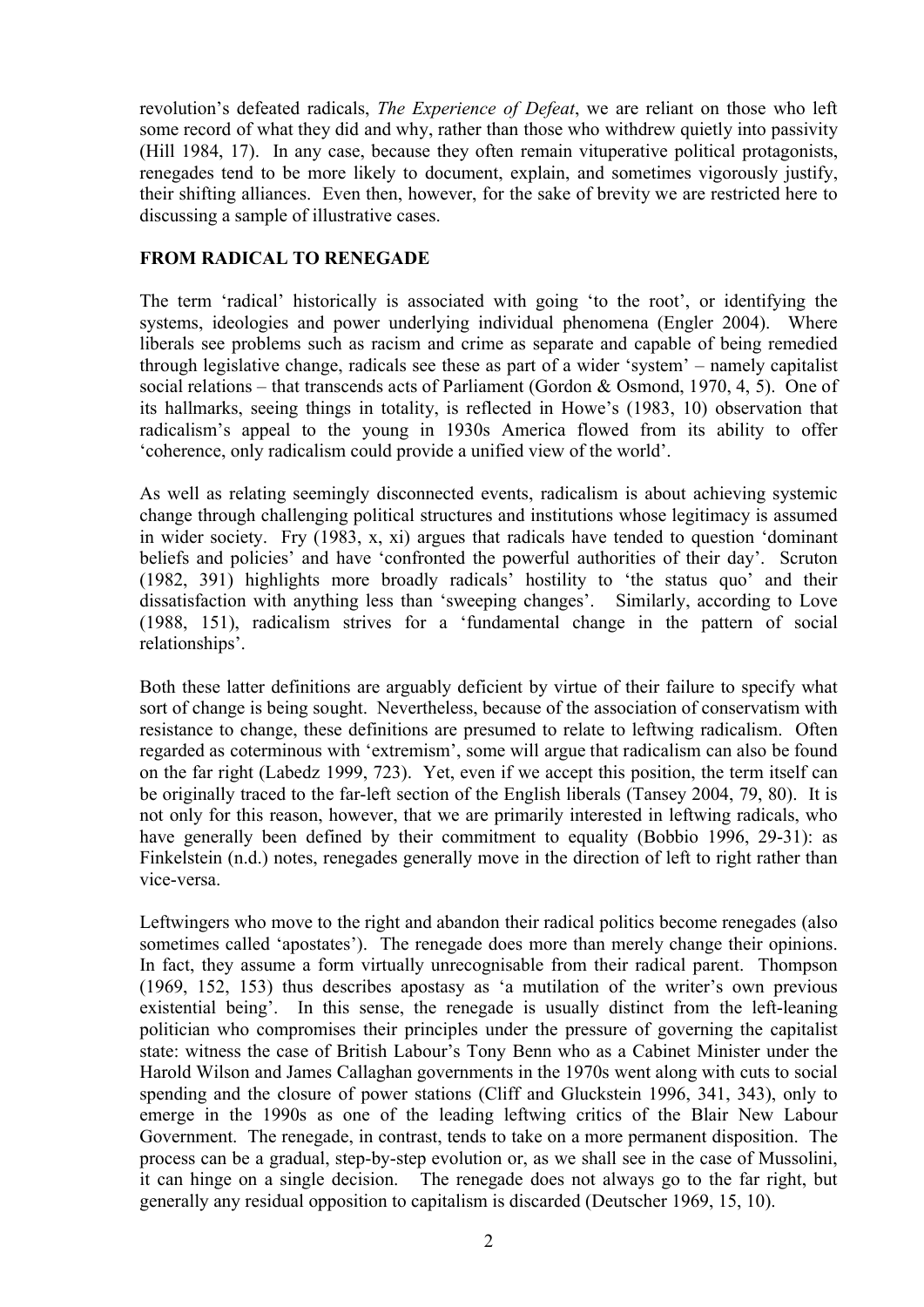## **The Experience of Defeat**

The renegade's origins have often been located in structural changes, in particular the decline of great movements for change. In *The Experience of Defeat*, Hill writes of the demoralising impact of the defeat of the English revolution in 1660 on radicals, many of whom subsequently made their peace with the restored monarchy (Hill 1984). Borrowing from Hill, Ali points to the many former 1960s radicals who cast off their revolutionary politics and moved to the right in the context of the defeat of social movements and capitalism's stabilisation in the 1970s and 1980s (Ali 2005, Ch.11). Along similar lines, Harman analyses the failure of the strategy of some militants who employed individualist tactics of violence against the state. Some of these activists reacted to defeat by opting for what Rudi Dutschke dubbed 'the long march through the institutions' and accepting the capitalist mode of production and the structures of the state (Harman 2001).

An additional consequence of defeat for radicals is a much less hospitable political terrain. Harman writes of the despair and pessimism that set in around the mid-1970s as the anti-Vietnam War movement ended, capitalism survived, and political machinations in China and Pol Pot's Cambodia (backed by China) resulted in deep disillusionment (Harman 1988, 346- 349). Inevitably during such political downturns there is a shift in the balance of forces against radicals. Wald suggests that the transformation of many New York Intellectuals was indicative of the profound changes in the international and domestic political climates, including the booming post-war economy, the failure of revolutionary movements in Western Europe, and a Cold War context of harassment and infiltration by state authorities (Wald 1987, 290). In such circumstances, Thompson (1969) asks, is it possible for radicals to retain their aspirations for social change when all hope of realising them appears lost?

What unites these different commentaries is an emphasis on the deterioration in radicals' political environments. Such an approach is insightful: most renegades succumb during times of growing conservatism and setbacks for those pitted against the status quo. Yet, the 'experience of defeat' explanation raises the question as to how '60s radicals such as Ali and Harman weathered the darker times of the 1980s and 1990s without losing their anticapitalist politics. Some radicals do not give up, even when all hope appears lost.

### **Flawed Radicals?**

The influence of subjective factors thus needs to be considered, including theoretical weaknesses or flaws on the part of the disaffected radicals. The ease with which many flip over to anti-radicalism raises questions about the courage of their radical convictions in the first place. It may even be possible that some renegades sewed the seeds of their conservatism during their earlier phase. For instance, the 'arch-turncoat of history', Benito Mussolini, shifted from opposing Italian involvement in WW1 to supporting intervention very abruptly in October, 1914 (Stewart 1928, 844). Formerly a leading member of the PSI and editor of its newspaper *Avanti!*, Mussolini substituted fascism and nationalism for socialism and internationalism. Doriot Pels' simplistic argument about fascism's 'inimical proximity' to socialism as an explanation for Mussolini's actions ignores the empirically observable breaks that he made, the outrage and bewilderment these shifts provoked among Italian socialists, and his subsequent repression of socialists such as erstwhile PSI colleague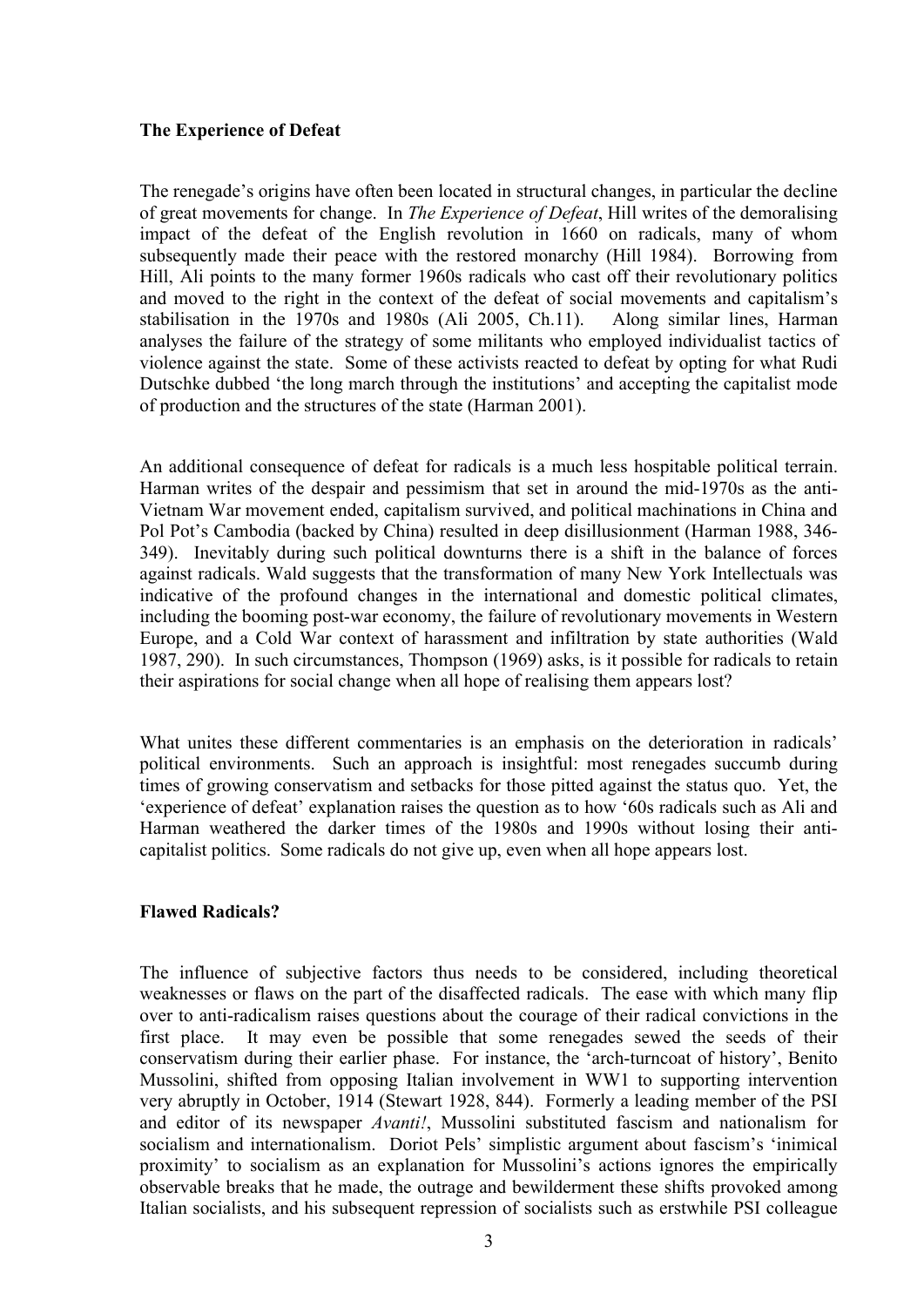Antonio Gramsci (Pels 1993, 76). The notion of a 'U-shaped' political spectrum – where the far right and far left eventually cohabit – shares the weaknesses of 'totalitarian' theory, devoid as it often is of any historical or ideological analysis of communism vis-à-vis fascism (see Kershaw 2000, Ch.2).

One does not have to accept the argument that fascism and socialism are 'brothers under the skin' (Podhoretz 1999, 144) to concede that Mussolini's brand of 'socialism' may have prefigured his later politics. Contrary to others who have depicted Mussolini as well versed in Marxist literature (James Gregor 1979, 41), his former comrade in the PSI Angelica Balabanoff (1968, 45, 46) recalls *Il Duce* as having read only the *Manifesto of the Communist Party*. So far as she was concerned he was always autocratic in his approach and condescending towards the masses.As early as 1903 Mussolini had described himself as an 'authoritarian communist' (cited in Mack Smith 1981, 7). While by no means the first socialist accused of authoritarian tendencies, it was clear in Mussolini's case that ideas were subordinate to power and ambition. He floated easily between Marx, Sorel, Nietzsche, and revolutionary syndicalist and anarchist thought, dispensing with each of them after a time (Woolf 1966, 190; MacGregor-Hastie 1963, 29). His lack of ideology or core belief left him vulnerable to shifting sands, in this case the outbreak of WWI and European socialist parties' unexpected rallying to nationalism and warmongering (De Felice, cited in Woolf 1966, 190; Renzi 1971, 206). Thus the 'radical' Mussolini who combined a slippery grasp of theory and ideology with a raw desire for power and authoritarian tendencies was the precursor to the fascist Mussolini.

We can also see with other renegades how their trajectory may have been shaped by characteristics they displayed as radicals. Eldridge Cleaver, for instance, was a leader of the Black Panther Party that not only fought for emancipation of Black Americans but also rejected the capitalist economic system it saw as responsible for their enslavement. In time Cleaver would be reconciled with some of the most pro-capitalist institutions, such as the church and the Republican Party he had so derided as a Panther (Kimball 2000, 214; Cleaver 1970, 9). Yet, Cleaver showed during the time when he was the Party's Minister of Information from 1967-1971 and one of its leading members, that he was comfortable with hierarchy, an essential – though not sufficient – condition for his later association with the Republicans and elite party politics. Top-down leadership and corruption marred the Panthers: by 1969 any party member who resisted the leadership's dictates was dismissed as an informer or 'an enemy of the people' (Pearson 1994, 165). Consistent with their topdown methods was party leaders' attraction to Maoism, whose emphasis on militarism and violence appealed to lumpen-proletarians such as Cleaver, a convicted rapist and attempter murder (Pearson 1994, 113; Chang and Halliday 2005; Kimball 2000, 215). In one sentence in his book *Soul on Ice*, Cleaver pays homage to Mao by repeating his name 14 times (Cleaver 1968, 19). A willing participant in authoritarian and undemocratic politics, Cleaver upon his return from a trip to Vietnam fabricated the story that he had been authorised to act as mediator in all communications between the Vietnamese and American anti-war and antiracist movements, insisting that without his imprimatur visits to Vietnam were impermissible (Dellinger 1993, 255). Cleaver was even alleged to have participated in the torture of another Black Panther member, who subsequently required psychiatric treatment (Pearson 1994, 162, 163). A misogynist who kept his wife Kathleen in virtual captivity – another reason for him being at home among Republicans and Christian fundamentalists! – Cleaver was also a self-confessed rapist (Jezer 1992, 218, 219; Cleaver 1968, 14, 15).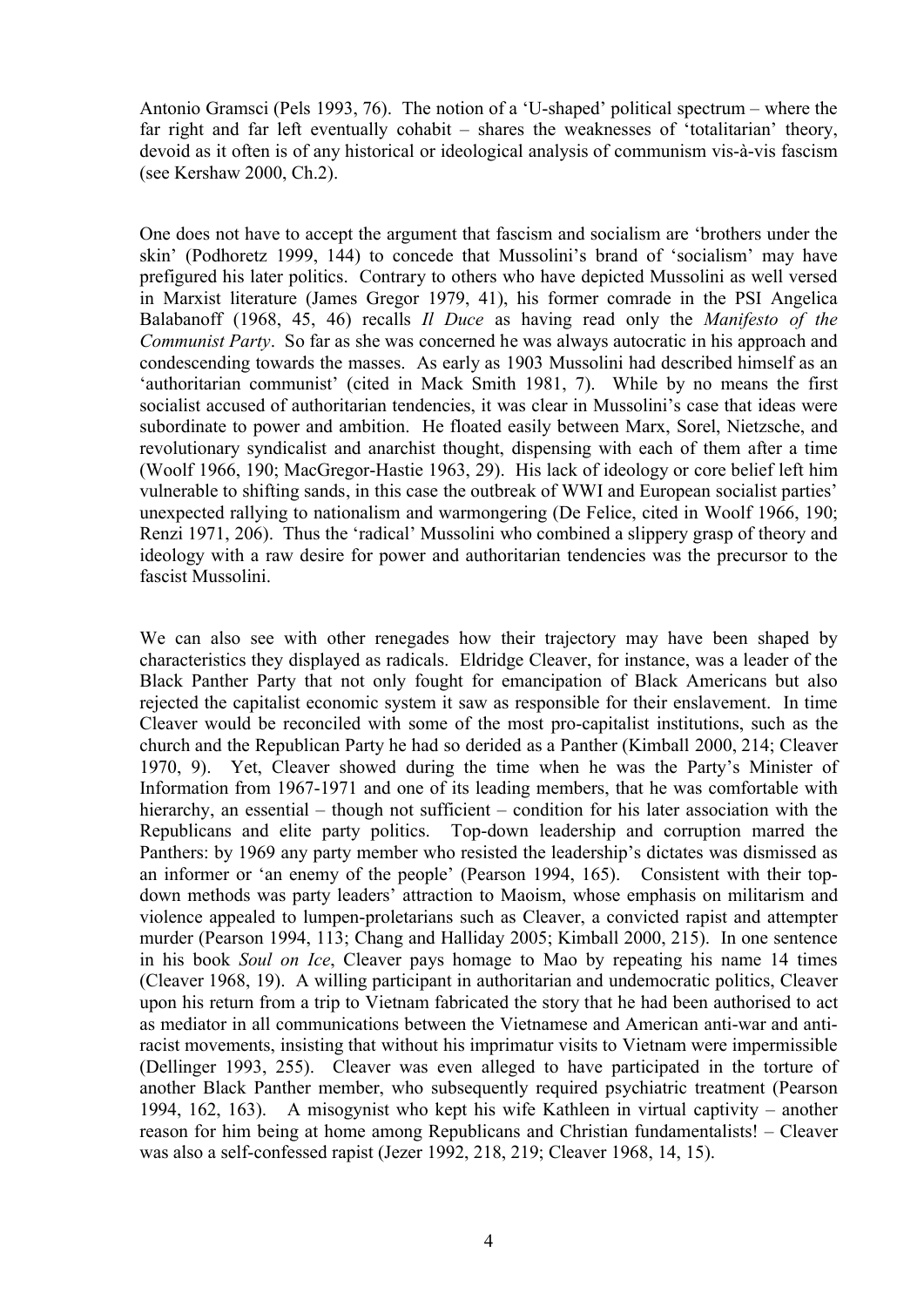A closer inspection of the radical's politics may thus reveal important continuities, or at least flaws in their politics and practices that in different contexts might lead to conservatism. In other cases, some renegades' past radicalism is simply overstated. For instance, Norman Podhoretz, one of the most touted of American neo-conservative renegades, started out in life not as a radical but as a liberal (Podhoretz 1979, 16). The British renegade Oswald Mosley was a Conservative Party politician before moving to the left and joining the Labour Party. His decision to leave the Labour Party when it did not accede to his radical Keynesian-style economic policies at the 1930 party conference, and his later formation of his own fascist movement, must therefore be viewed in this context of Conservative lineage (Cross 1961, 9, 11; Mosley 1968).

Yet, as an ultimate explanation, the method of highlighting the flaws and continuities in radicals is insufficient, in part because it is often the pressure of events – in Mussolini's case, the outbreak of WW1 – that put people's ideas to the test. In the absence of such events, their trajectories potentially would have been rather different. More importantly, some individuals in the same movement, sharing very similar politics, went in completely different directions: numerous American radicals from the 1930s onwards, for instance, followed opposing paths despite initially sharing Trotskyist political frameworks (Callinicos 1990, Ch.4).

#### **'Cashing in on Earthly Pleasures'?**

Perhaps one explanation for radicals with similar politics setting off in dramatically different directions is the temptations of money and power, which tend to mount during ebbs in radical movements as pressures to conform increase. This is a factor surprisingly understated in the work on political renegades, notwithstanding Finkelstein's (n.d.) claim that political apostasy is invariably driven by a desire 'to cash in, or keep cashing in, on earthly pleasures'. This observation underlies Finkelstein's argument (cited earlier) that the renegade invariably shifts from left to right rather than vice-versa, as there is almost no material incentive to radicalisation.

This explanation may be relevant in the case of Mussolini. Speculation about his motives has in part been fuelled by the abruptness of his switch to supporting the war and subsequent exit from the PSI. Prior to his shock desertion he was reported to have entered into discussions with the wealthy landowner Naldi, who later bankrolled Mussolini's new publication, *Il Popolo d'Italia*. Mussolini received money from the French and British governments, both of whose interests were vested in Italian entry into the war against Germany (Bosworth 2002, 106, 107). For similar reasons, it has also been alleged that his paper may have been funded by Russian and American sources (Mack Smith 1981, 25). On the other hand, it cannot clearly be said whether the first payment Mussolini received was prior to or after he published his new stance on the war in October, 1914 (Kirkpatrick 1964, 63). Yet, what is beyond doubt is that he was the beneficiary of substantial advertising revenues as the circulation of his paper rose (Mack Smith 1981, 32). Mussolini's lifestyle also changed, and he began to indulge in meals at expensive restaurants, horse-riding, and later driving a car (Bosworth 2002, 109).

It may, however, have been a lust for something other than money that stimulated him: power (Megaro 1938, 192, 324). It was common among Mussolini's enemies to attribute his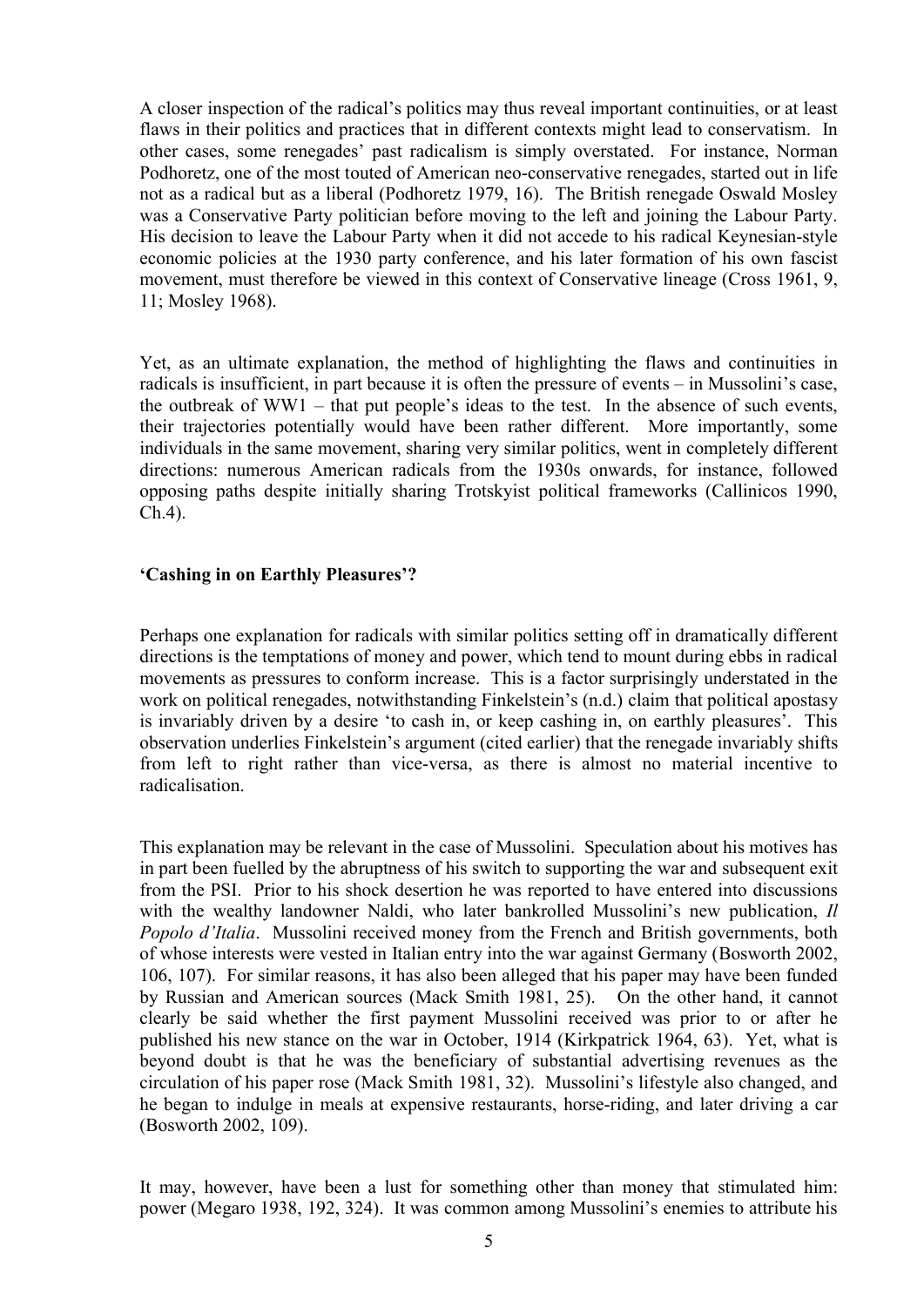treachery simply to 'time-serving ambition' (Stewart 1928, 844). One biographer writes of his 'ambition to rise' and how this prevented Mussolini from being a dedicated follower of any one school of thought (Bosworth 2002, 65). The Russian socialist Leon Trotsky viewed Mussolini's conversion as largely a self-seeking act of greed for power and success (Trotsky 1941, 413).

Trotsky had seen something similar at work much closer to home. Around the same time as Mussolini made his move, a one-time collaborator of Trotsky's, the Russian Marxist Alexander Israel Helphand ('Parvus'), who became one of Germany's richest men as a result of abandoning his anti-imperialist politics to be a war profiteer and a secret agent for the Hapsburgs during WW1 (Zeman and Scharlau 1965). As well as being on the receiving end of German money for political purposes, the 'Marxist millionaire' became fabulously wealthy in his own endeavours: he emerged at the end of the war as one of that country's richest men and a noted *bon vivant*. He enjoyed accommodation in luxurious hotels, and engaged in conspicuous consumption of the finest cuisine, champagne and cigars, as well as surrounding himself with glamorous women (Zeman and Scharlau 1965, 156, 157, 281). No doubt acting as an emissary for the German state and being at the centre of all the accompanying diplomatic intrigue also gave Parvus a tremendous sense of his own power.

Not every radical who becomes a renegade is actuated by wealth and power. But the most prominent renegades certainly find themselves climbing the social ladder. Numerous American ex-radicals from the 1930s, the so-called Jewish 'New York Intellectuals', jettisoned their socialist politics to become influential conservatives. As Wald argues, in a period of declining living standards and state-enforced austerity for the poor and the working class, many of these newborn conservatives were handsomely rewarded for their 'loyal services as publicists, legitimators, and ideologists of American expansionism' (Wald 1987, 363).

Undoubtedly many other renegades have benefited materially from rapprochement with the status quo. Yet, this explanation has its weaknesses, including its ignorance of many of the complexities in the different cases of renegades irreducible to ambition or careerism. It also raises the question as to why some radicals were tempted while others were not.

# **A Renegade 'Mentality'?**

Perhaps the only explanation for this lies in personality differences and other factors specific to the individual in question. Indeed, many renegades exhibit similar characteristics. Kirkpatrick (1964, 70) referred to the 'mentality of a renegade' taken on by Mussolini following his betrayal of old comrades. Many renegades do evince a certain 'mentality', though not necessarily in the same sense implied by Kirkpatrick. Renegades tend to be erratic, mercurial and unpredictable, and as a result are sometimes described as political 'adventurers'. Their attachment to causes can be rather fleeting, and they are prone to changing their minds when it appears to suit them. Finkelstein observes that the apostate enjoys 'the shock value of an occasional, wildly inconsistent outburst'. It is sometimes thought that renegades must – in order to be capable of such revolutions in their political thinking – be psychologically damaged or personally flawed (Loughlin 2003, 516, 517).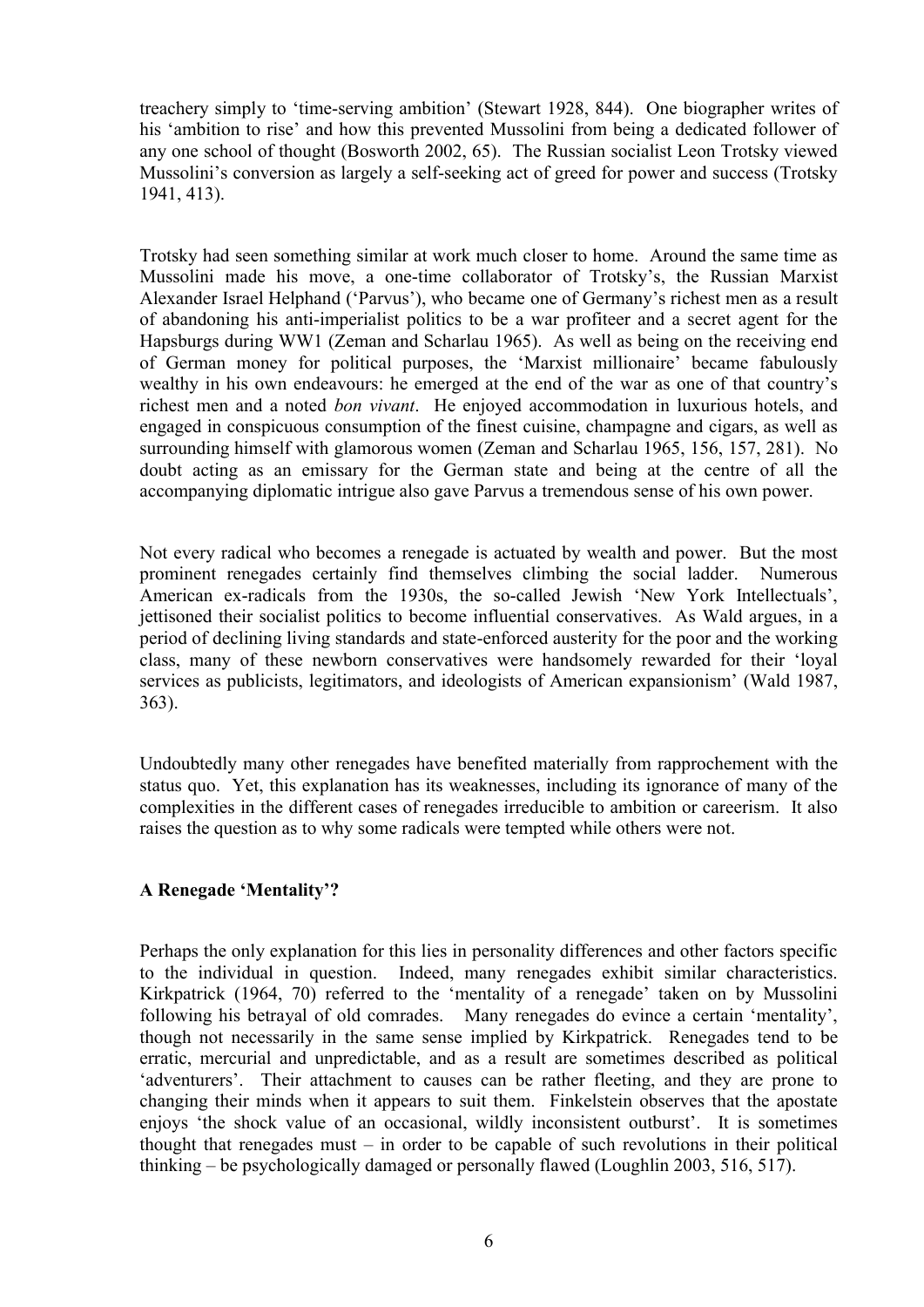There is certainly evidence for this in the case of Mussolini. For his onetime colleague Angelica Balabanoff, Mussolini's treachery was inexplicable except according to psychosocial factors, in particular his narcissistic and ego-driven desire for 'personal recognition and prestige' in the context of a troubled childhood marred by violent behaviour (Balabanoff 1968, 315; Kirkpatrick 1964, 33; Mack Smith 1981, 28). The swiftness of Mussolini's *volte-face* might indeed raise questions about his stability. Kirkpatrick writes of Mussolini's 'fluid, kaleidoscopic character… Unpredictable, romantic, and unstable he could play any role' (Kirkpatrick 1964, 195). Over the course of the early part of his career Mussolini, according to Stewart (1928, 849), had displayed 'some rather remarkable veerings of opinion'. These included the shift from internationalist to nationalist, from socialist to conservative, and from republican to monarchist. Mack Smith attributes this less to theoretical confusion to 'a search for striking headlines and a wish to become all things to all men' (Mack Smith 1981, 33).

Psychosocial factors are also likely to be part of any explanation for the actions of Parvus, who like his contemporary Mussolini also was an unstable and hot-tempered individual, prone to fits of rage and conflict, and capable of remarkable political elasticity (Zeman and Scharlau 1965, 33). When Parvus, for instance, followed up his withering attack on Bernstein's famous revisionist socialist arguments around the turn of the century with a statement of support for the latter's proposal that the German Social Democratic Party (SPD) accept the position of Vice-President of the Reichstag, observers were flabbergasted (Zeman and Scharlau 1965, 38-44). In this vein Trotsky described Parvus as a 'political Falstaff' (cited in Deutscher 1954, 220), after the chameleon-like character Sir John Falstaff in Shakespeare's *Henry IV*.

Instability and unpredictability were evident, too, in the case of the gifted New York Intellectual Max Eastman, who was capable of drafting a brilliant polemic one moment and then completely withdrawing from defining political battles out of disinterest the next (Wald 1987, 112). Eastman's transition from Trotskyism to eventual McCarthyism, according to another renegade Sidney Hook, was akin to a 'religious conversion', and many of his friends simply shrugged their shoulders at yet another instance of his ever-changing loyalties (Hook 1987, 141). Former Socialist Workers Party (SWP(US)) member Felix Morrow pledged at the party's 1946 convention his life-long commitment to the organisation, only to end up consulting for the Central Intelligence Agency (CIA) and publishing books on the occult and selling pornography. After returning to politics for a hiatus, in the 1980s he would go on to work for the Internal Revenue Service (IRS) and spend his weekends in a 'spiritual community called Center for the Living Force' (Wald 1987, 287-289). Podhoretz moved from liberalism to radicalism and then to conservatism all within the space of the 1960s.

Renegades' often rootless character betrays a certain lack of political stamina. The Australian radical Jim McClelland shed his revolutionary Trotskyite politics in 1948 to become a rightwing member of the Australian Labor Party (ALP). Anatol Kagan argued that intellectuals such as McClelland often possess significant talents and can thrive in the climes of radical upsurges, but lack the patience and determination to ride out political 'recession' (cited in Greenland 1998, 179, 180). A very similar point was made about the former Communist Party of Australia (CPA) leading member turned anti-Communist and fascist Adela Pankhurst Walsh, whom Pugh notes was most comfortable in the heat of the political battle, but was not cut out for 'the slow and unrewarding work that was necessary for a revolutionary movement' (Pugh 2001, 371).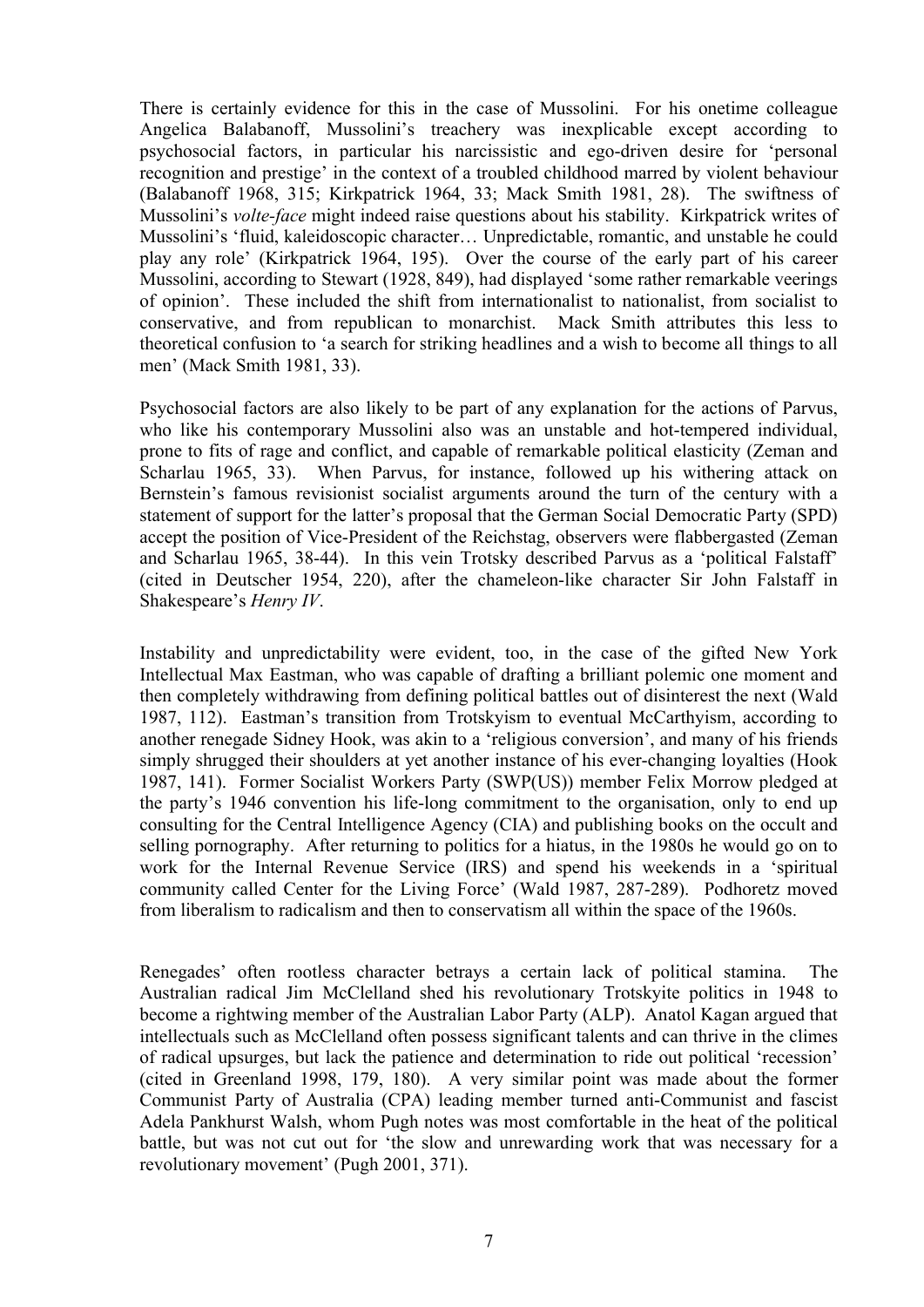There is a sense here in which the renegade is a rather superficial character, lacking solidness in their methodology. Thompson writes of the way in which an apostate's 'rejoining' of the mainstream is often accompanied by a disclaiming of responsibility for problems and the sheeting home of blame to 'some set of principles or party, some "Naked God" or "God that Failed"' (Thompson 1969, 173). Many of the socialists who became virulently anti-socialist in the aftermath of Stalinism were in this category, unable to interpret one of the decisive events of the  $20<sup>th</sup>$  Century other than in the simplistic terms of the 'failure of socialism'. One might be tempted to look for some personal failings that might account for why these exradicals so readily accepted the equation of Stalinism with the socialism to which they had dedicated, in some cases, much of their life.

Renegades lack credibility precisely because they condemn what they once believed with equal fervour. As Jezer notes, in 1971 Jerry Rubin was in the process of embracing the 'human potential movement', and with as much zeal as he had promoted the Yippie cause he now argued that '*this* was the road to revolution' (Jezer 1992, 240; emphasis in original). In the years 1971-75 Rubin experimented with an exhaustive array of cures and treatments, including gestalt therapy, bioenergetics, rolfing, massage, jogging, health foods, tai chi, Esalen, hypnotism, modern dance, meditation, Silva Mind Control, Arica, acupuncture, sex therapy, and Reichian therapy (Rubin 1976, 20). From proselytising for the 'human potential movement', Rubin became an evangelist for the 'Yuppie' way of life (Jezer 1992, 291). There are some commonalities here with the American communist turned anti-Communist Arthur Koestler. As Christopher Hitchens argued (perhaps ironically, given his own changing status from radical journalist to neoconservative sponsor after the September 11 atrocities), Koestler was 'a man not merely convinced but actively enthused by practically any intellectual or political or mental scheme that came his way'. In his last two decades, Koestler was seduced by theories of levitation, extrasensory perception, telepathy, UFOs, the cause of Timothy Leary, and the spoon-bender Uri Geller (Hitchens 2009, 5).

Eldridge Cleaver, for whom it is interesting to note Rubin had mutual affection (see Cleaver 1970, 7, and Rubin 1970, 245), also was particularly adventurous. Eldridge Cleaver's alleged participation in torture and his confession to being a rapist (see above) suggest a damaged individual to say the least. Kimber argues that Cleaver was a 'serial extremist' whose only enduring feature was 'fanaticism' (Kimball 2000, 222). He notes that he was, at various times, 'a born-again Christian, a flower of the Rev. Sun Myung Moon, a Mormon, a crack cocaine addict, a designer of men's trousers featuring a codpiece, and even, finally, a Republican' (cited in Kimball 2000, 214). Cleaver was also, prior to his Panther days, a devout Catholic, although he says he became so initially for pragmatic reasons: in a California Youth Authority at the time, he wished to mix with the Blacks and Mexicans rather than the white Protestants (Cleaver 1968, 30). On the other hand, this may be an early indicator of his changeling qualities. Indeed, as early as 1965 he had written of his arrival to prison as a different Eldridge Cleaver:

I was very familiar with the Eldridge who came to prison, but that Eldridge no longer exists. And the one I am now is in some ways a stranger to me. You may find this difficult to understand but it is very easy for one in prison to lose his sense of self. And if he has been undergoing all kinds of extreme, involved, and unregulated changes, then he ends up not knowing who he is (Cleaver 1968, 16).

This is a prime example of the at times chameleon-like characteristics of the renegade. Coleman speculates that Pankhurst Walsh's tendency to embrace new and exciting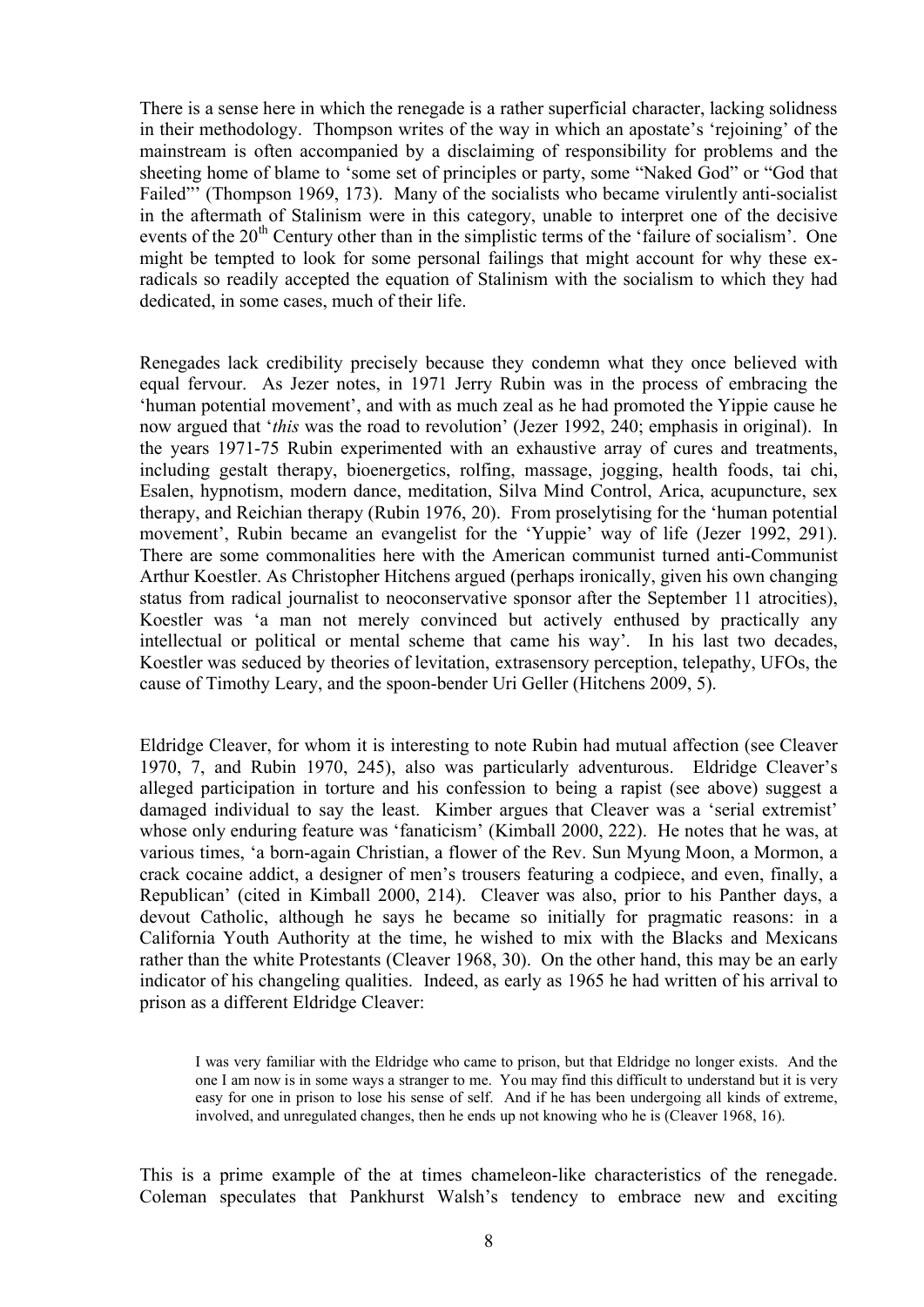movements was a consequence of being reared in a socialist family and her experiences as a young activist, which instilled in her the constant need to rebel and to experience the thrill of the political contest (Coleman 1996, 169). Hence the conversion to Catholicism towards the end of her life (Cannon 2002, 264).

# **CONCLUSION**

There is no single explanation for the phenomenon of the political renegade. The 'experience of defeat' approach offers a very powerful account of numerous activists' jettisoning of their radical politics in darker times when their ideas have fallen foul of the depressed political mood and mounting pressures to conform. It is worth recalling Marx's famous comment that individuals make decisions, but in circumstances well beyond their purview. Some radicals may have 'chosen' to become renegades, but they did so in circumstances dictated to them. In some cases, the lure of money and power proved irresistible.

But the structural explanation for apostasy has its weaknesses. As we have seen, some stay dedicated to the cause that many of their peers have deserted, persevering even when the political weight of the universe appears to be ranged against them. There is, then, nothing automatic about the emergence of the renegade. While the politics of some renegades were undoubtedly flawed even during their so-called 'radical' phases, there is no set of politics that can inoculate a radical against going over to the side. Indeed, individual radicals with very similar politics can go in completely different directions.

The ultimate explanation, therefore, is likely to lie somewhere in the complex interaction of agency and structure. Indeed, even among the renegades discussed here, they were united only by their abandonment of radicalism, with their ultimate destination differing quite significantly from case to case: some went to the far right, others to right wing social democracy, while others simply settled their differences with the system. Only the vast interplay of social forces, personalities and preferences can account for these diverging stories. Pankhurst Walsh's sympathy for the Nazis, for instance, was in part was bound up with her support for the Axis powers during the war and her advocacy of a 'real Anglo-Saxon alliance' between Britain and Germany on quasi-eugenics grounds – her racism was a constant throughout the phases of her life – as well as her belief that the Brownshirts offered the greatest bulwark against communism (see Lavelle 2010).

Ultimately, decisions to renege are made by individuals rather than parties, movements or societies. Therefore we must start with the person. A firmer explanation for the preponderance of the renegade in politics will be reachable only after a more thoroughgoing study of cases across countries and time periods. But in order to understand each case, what is required is careful analysis of the political and economic context in which the renegade emerges, combined with an understanding of the characteristics of each individual and the circumstances of their own peculiar milieu, and how people attempt to shape the world around them.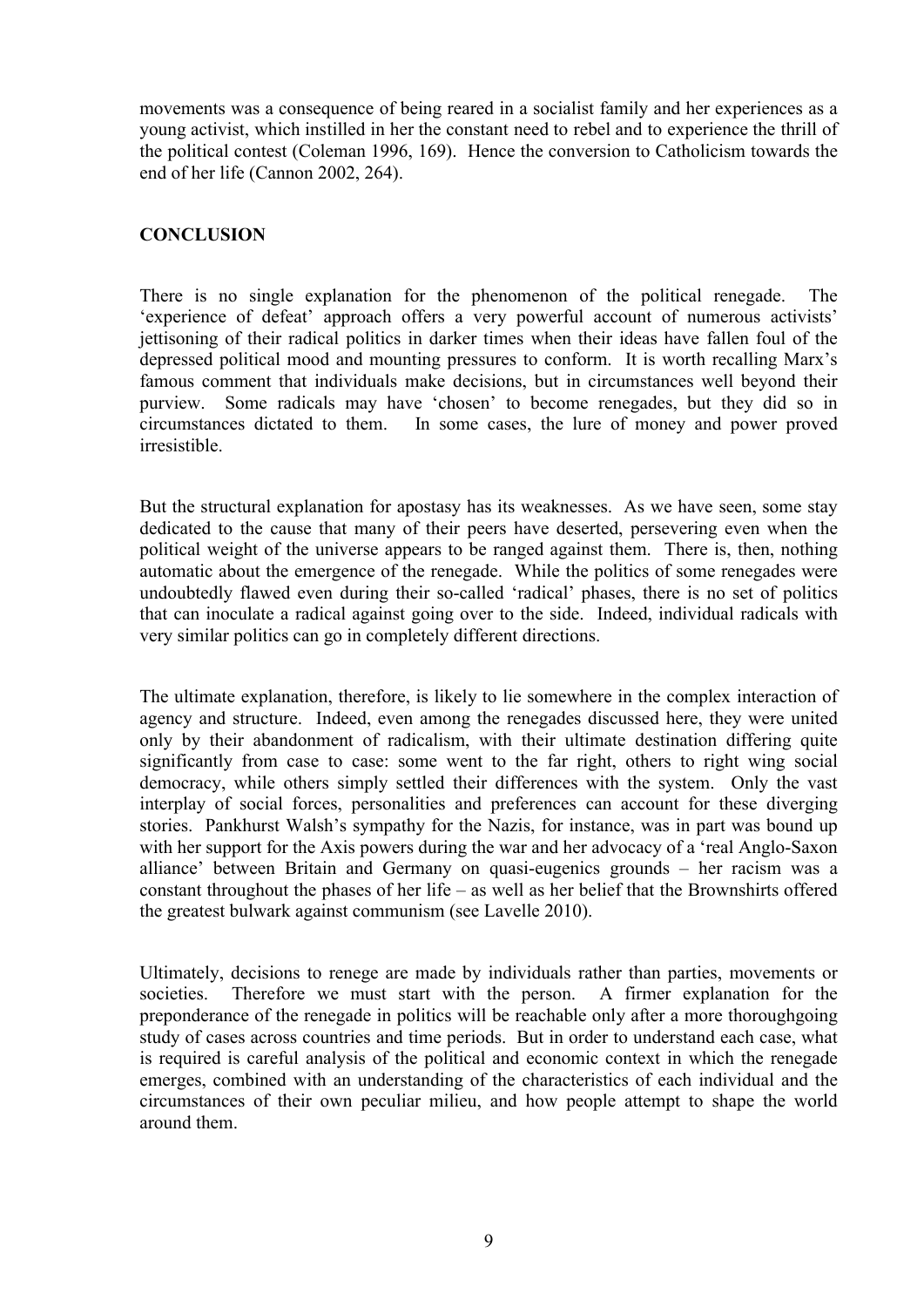#### **REFERENCES**

Ali, T. (2005), *Street-Fighting Years: An Autobiography of the Sixties*, (London: Verso).

Balabanoff, A. (1968) *My Life as a Rebel*, New York: Greenwood Press.

Bobbio, N. (1996) *Left and Right: the Significance of a Political Distinction*, Cambridge: Polity.

Bosworth, R.J.B. (2002) *Mussolini*, London: Arnold.

Bullock, A. & Trombley, S. (1999), Eds., *The New Fontana Dictionary of Modern Thought*, London: HarperCollins*Publishers*.

Callinicos, A. (1990) *Trotskyism*, Buckingham: Open University Press.

Cannon, M. (2002) *The Invisible Pankhurst: a Study of the Life of Adela Pankhurst*, PhD Thesis, Faculty of Humanities and Social Sciences, LaTrobe University.

Chang, J. & Halliday, J. (2005) *Mao: the Unknown Story*, New York: Anchor Books.

Cleaver, E. (1968) *Soul on Ice*, New York: McGraw-Hill.

Cleaver, E. (1970) 'Introduction', in Rubin, R. (1970) *Do It! Scenarios of the Revolution*, London: Jonathan Cape.

Cliff, T. & Gluckstein, D. (1996) *The Labour Party: A Marxist History*, 2<sup>nd</sup> Ed. (London: Bookmarks).

Coleman, V. (1996) *Adela Pankhurst: The Wayward Suffragette 1885-1961*, Carlton South: Melbourne University Press.

Dellinger, D. (1993) *From Yale to Jail: the Life Story of a Moral Dissenter*, New York: Pantheon Books.

Deutscher, I. (1954) *The Prophet Armed – Trotsky: 1879-1921*, Oxford University Press.

Deutscher, I. (1969) *Heretics and Renegades, and Other Essays*, London: Jonathan Cape.

Eastman, M. (1997) 'A Note About the Author by the Translator', in Trotsky, L. (1997) *The History of the Russian Revolution*, London: Pluto Press.

Engler, M. (2004) 'Are the War and Globalization Really Connected?', *FPIF Discussion Paper*, October 18, www.fpif.org/pdf/papers/DP0410warglob.pdf

Finkelstein, N. (n.d.) 'Fraternally yours, Chris', http://www.normanfinkelstein.com/article.php?pg=4&ar=6

Fry, E. (1983) 'Australian Worker: Monty Miller', in Fry, E. (Ed.) *Rebels and Radicals*, Sydney: George Allen & Unwin.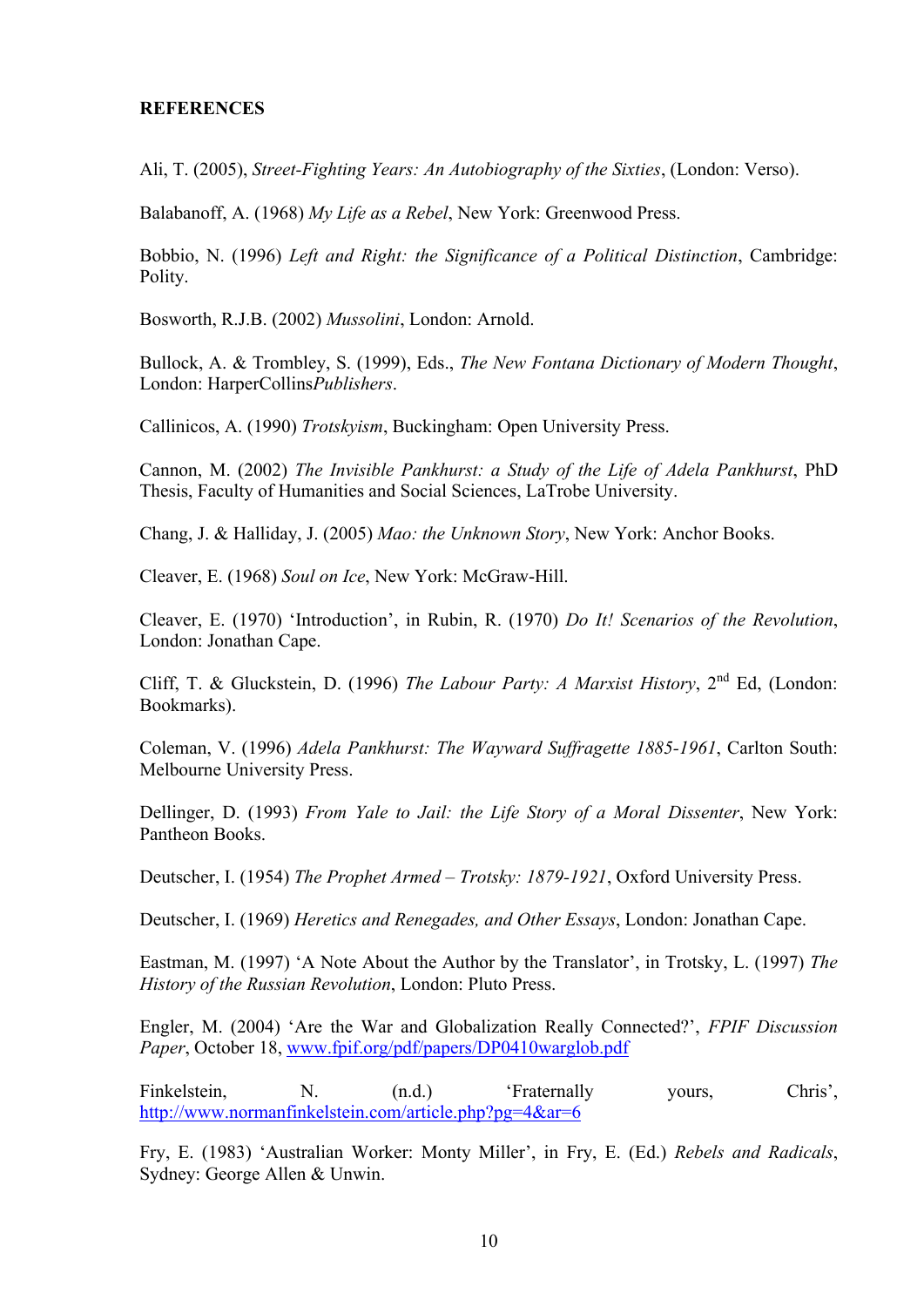Gordon, R. & Osmond, W. (1970) 'An Overview of the Australian New Left', in Gordon, R. (ed) *The Australian New Left: Critical Essays and Strategy*, Melbourne: William Heinemann.

Greenland, H. (1998) *Red Hot: the Life and Times of Nick Origlass*, Neutral Bay: Wellington Lane Press.

Harman, C. (1988), *The Fire Last Time: 1968 and After*, (London: Bookmarks).

Harman, C. (2001) 'Street Fighter Turned Salesman', *Socialist Review*, Issue 249, http://pubs.socialistreviewindex.org.uk/sr249/harman.htm

Hill, C. (1984) *The Experience of Defeat: Milton and Some Contemporaries*, (London: Faber & Faber).

Hitchens, C. (2009) 'Living Life at an Odd Angle', *The Australian Financial Review*, Review section, December 18.

Hook, S. (1987) *Out of Step*, New York: Harper & Row Publishers.

Howe, I. (1983) *A Margin of Hope: an Intellectual Biography*, London: Secker & Warburg.

James Gregor, A. (1979) *Young Mussolini and the Intellectual Origins of Fascism*, Berkeley: University of California Press.

Jezer, M. (1992) *Abbie Hoffman: American Rebel*, New Jersey: Rutgers University Press.

Keach, W. (2008) 'In Perspective: Alexander Cockburn and Christopher Hitchens', *International Socialism*, Spring.

Kershaw, I. (2000) *The Nazi Dictatorship: Problems and Perspectives of Interpretation*, (London: Arnold).

Kimball, R. (2000) *The Long March: How the Cultural Revolution of the 1960s Changed America*, San Franciso: Encounter Books.

Kirkpatrick, I. (1964) *Mussolini: A Study in Power*, New York: Hawthorn Books.

Labedz, L. (1999) 'Radicalism', in Bullock, A. & Trombley, S., Eds., *The New Fontana Dictionary of Modern Thought*, London: HarperCollins*Publishers.*

Lavelle, A. (2010) 'The Renegade in Politics: the Case of Adela Pankhurst Walsh', Department of Politics and Public Policy, Griffith University, mimeo.

Love, P. (1988) 'From Convicts to Communists', in Burgmann, V. & Lee, J. (Eds) *Staining the Wattle: a People's History of Australia Since 1788*, Victoria: McGree Gribble/Penguin.

Loughlin, M.B. (2003) 'Gustave Hervé's Transition from Socialism to National Socialism: Continuity and Ambivalence', *Journal of Contemporary History*, 38 (4).

MacGregor-Hastie, R. (1963) *The Day of the Lion: the Life and Death of Fascist Italy, 1922- 1945*, New York: Coward-McCann, Inc.